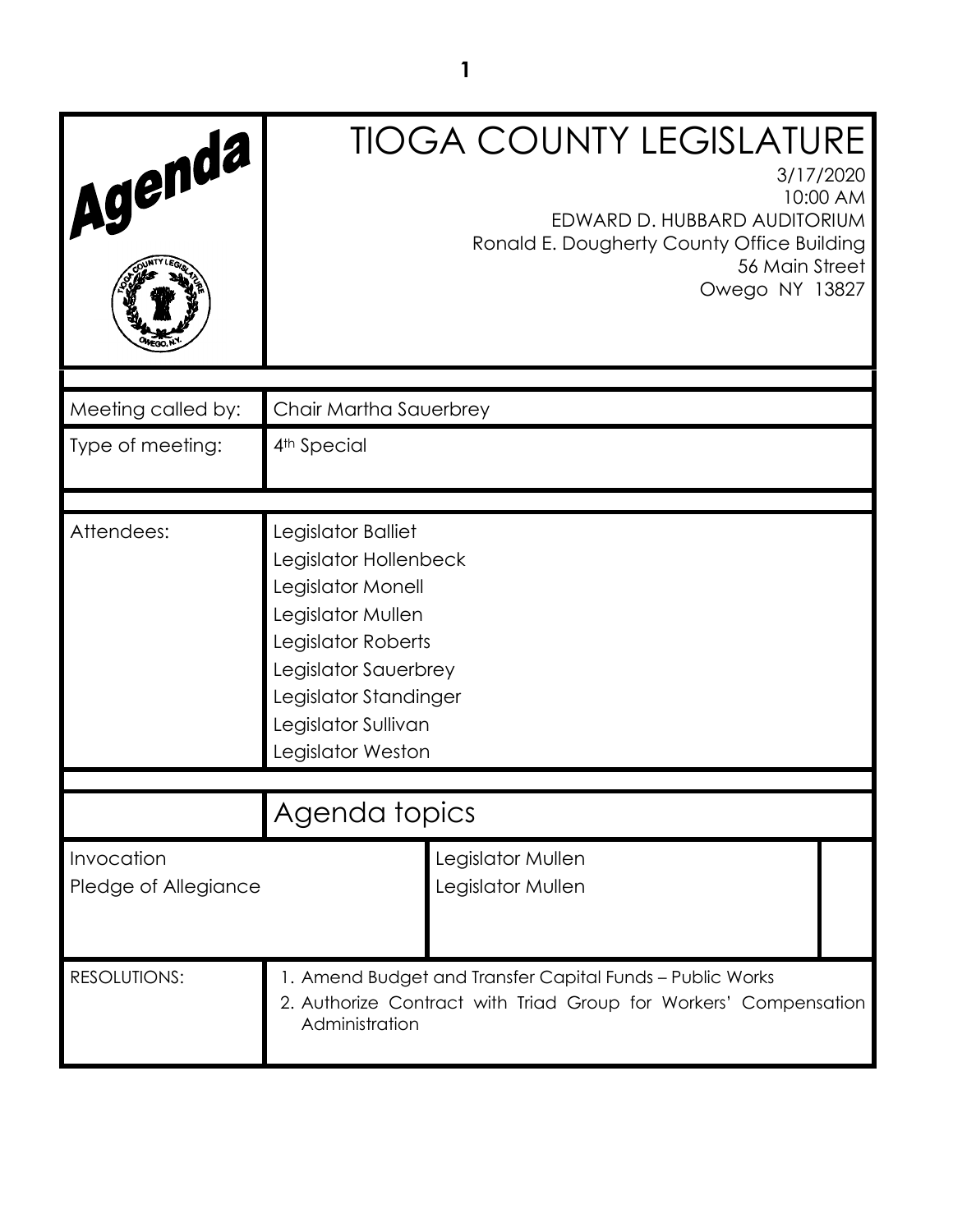## RESOLUTION NO. -20 AMEND BUDGET AND TRANSFER CAPITAL FUNDS PUBLIC WORKS

WHEREAS: The Commissioner of Public Works has received an initial proposal for a new Peterbuilt Tractor in the amount of \$119,931; and

WHEREAS: The initial proposal did not include locking rear differentials which have been quoted in the amount of \$1,012.00; and

WHEREAS: Locking rear differentials are beneficial to the effective operation of this vehicle; and

WHEREAS: There are leftover funds available from the Tandem Axle Truck account budgeted this year; and

WHEREAS: Budget Amendments require Legislative approval; therefore be it

RESOLVED: That funding be transferred as follows:

| From: H5130.521908 Tandem Axle Truck |         | \$2,000 |
|--------------------------------------|---------|---------|
| To: H5130.521944                     | Tractor | \$2,000 |